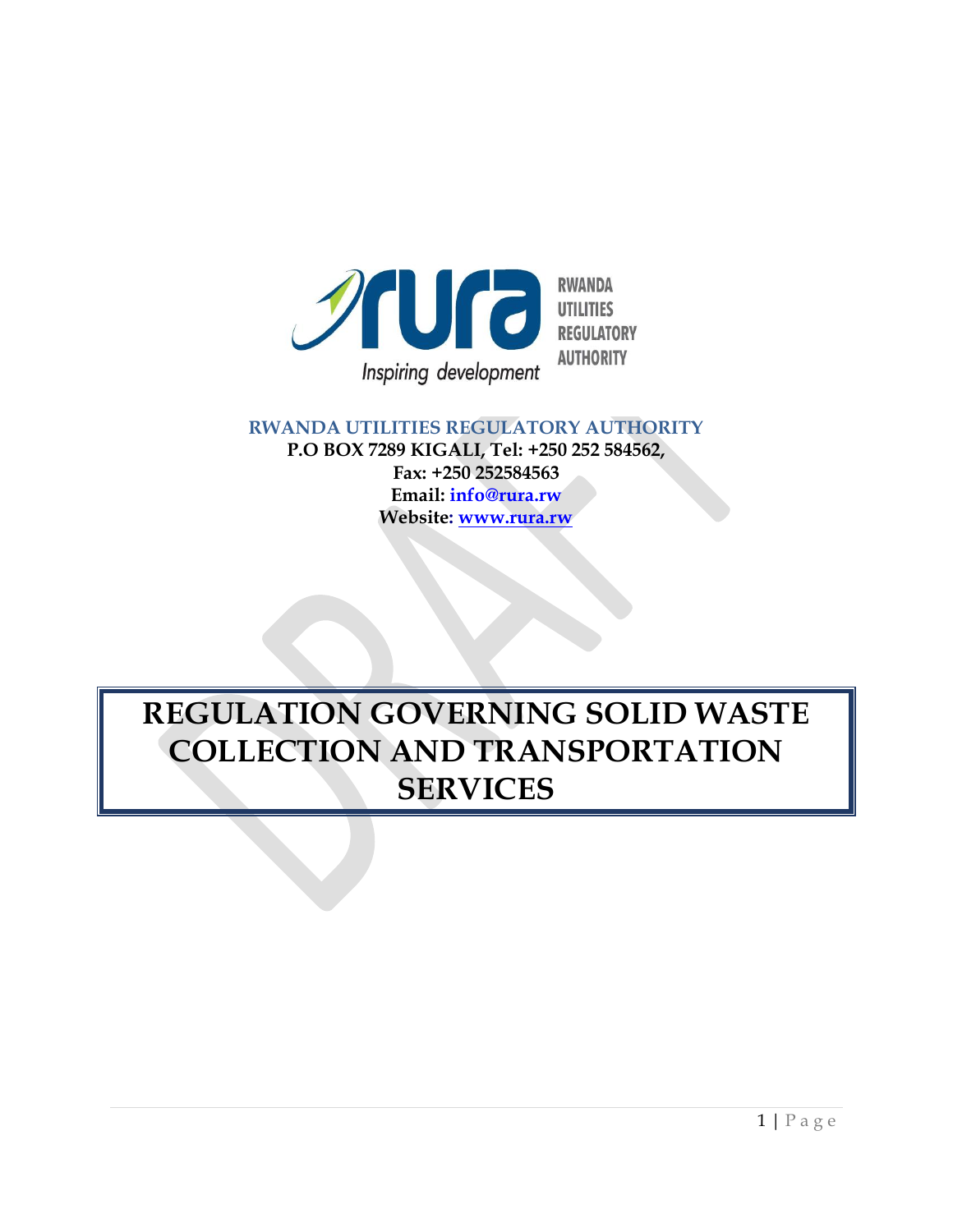# **TABLE OF CONTENTS**

| CHAPTER III: TECHNICAL CONDITIONS FOR SOLID WASTE MANAGEMENT--------------------- 12                  |  |
|-------------------------------------------------------------------------------------------------------|--|
|                                                                                                       |  |
|                                                                                                       |  |
|                                                                                                       |  |
|                                                                                                       |  |
|                                                                                                       |  |
|                                                                                                       |  |
|                                                                                                       |  |
|                                                                                                       |  |
|                                                                                                       |  |
|                                                                                                       |  |
|                                                                                                       |  |
|                                                                                                       |  |
|                                                                                                       |  |
|                                                                                                       |  |
|                                                                                                       |  |
|                                                                                                       |  |
|                                                                                                       |  |
|                                                                                                       |  |
| ARTICLE 40: FAILURE TO COMPLY WITH TARIFFS SET BY THE REGULATORY AUTHORITY------------------------ 17 |  |
|                                                                                                       |  |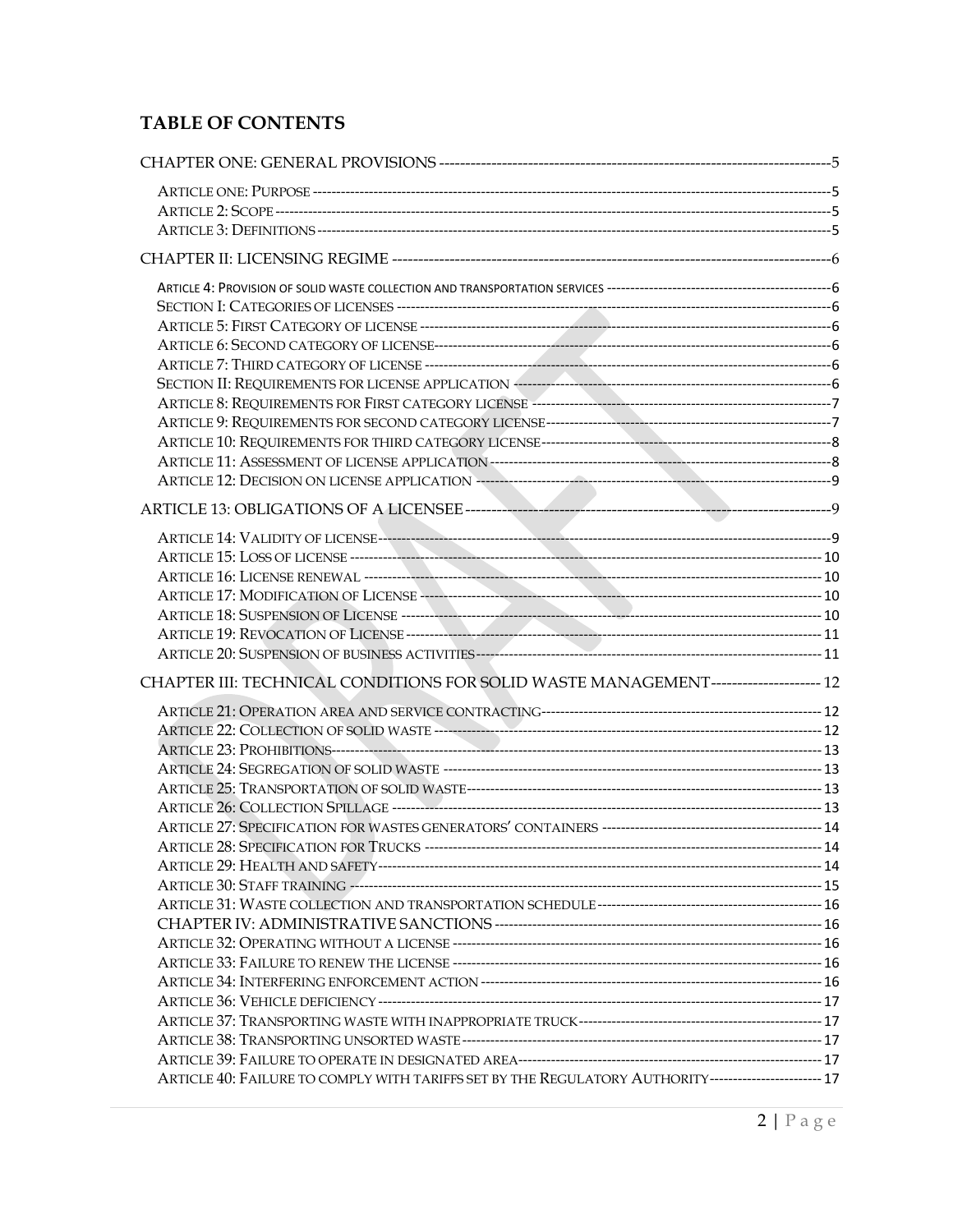| ARTICLE 41: FAILURE TO OPERATE IN ACCORDANCE WITH THE SCHEDULE FOR WASTE COLLECTION AND |  |
|-----------------------------------------------------------------------------------------|--|
|                                                                                         |  |
|                                                                                         |  |
|                                                                                         |  |
|                                                                                         |  |
|                                                                                         |  |
|                                                                                         |  |
|                                                                                         |  |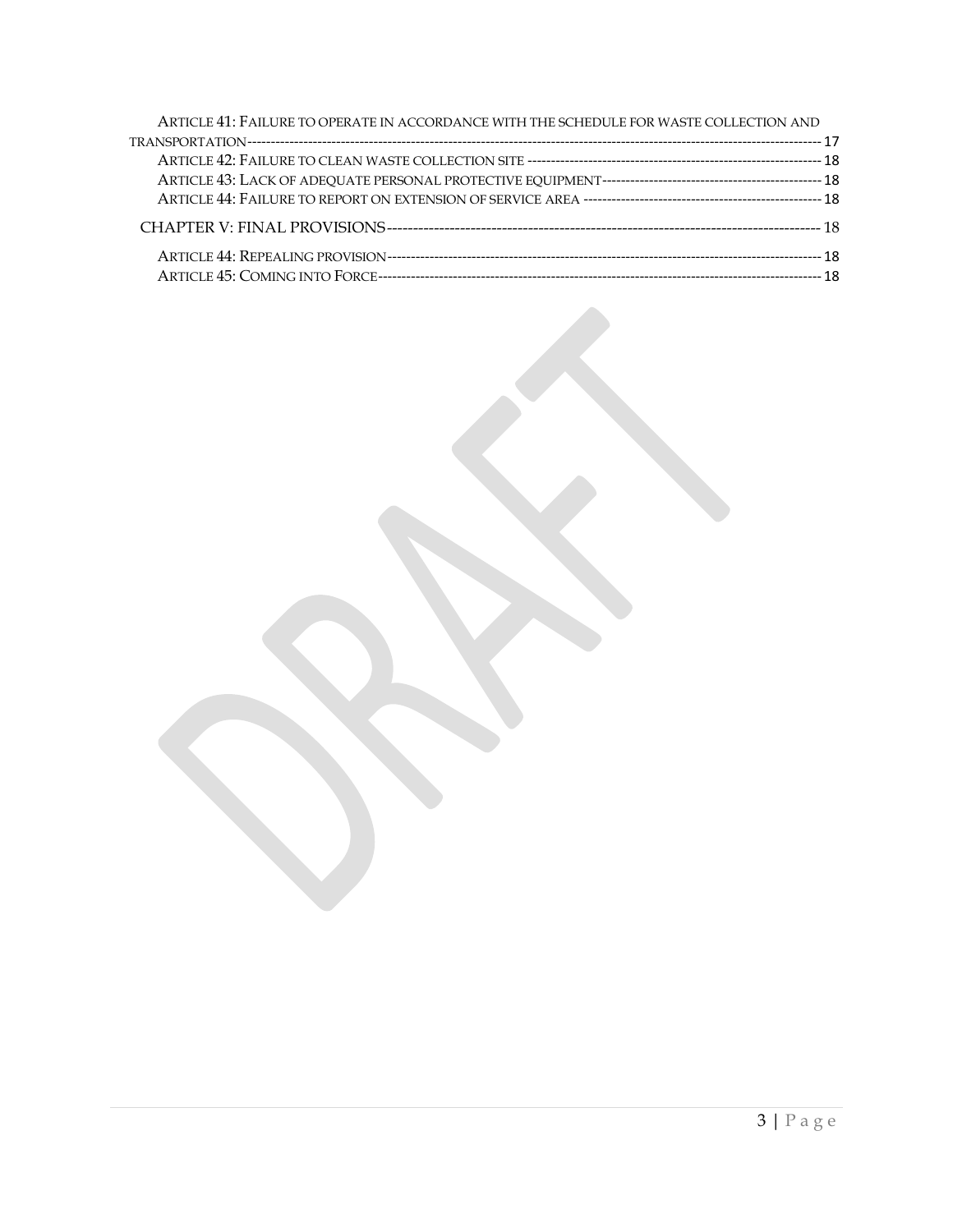Pursuant to Law N° 09/2013 of 01/03/2013 establishing Rwanda Utilities Regulatory Authority (RURA) and determining its mission, powers, organization and functioning, especially in its articles 2, 4, 6, 8 and 20;

Having reviewed the Regulations No 001/EWASTAN/SW/RURA/2014 of 28/8/2014 on solid waste collection and transportation services provision in Rwanda;

Based on the recommendations made during the consultative meeting held on …/…/2020 between RURA and different stakeholders in sanitation sector;

The Regulatory Board, upon due consideration and deliberation in its meeting of../../ 2020;

Hereby issues: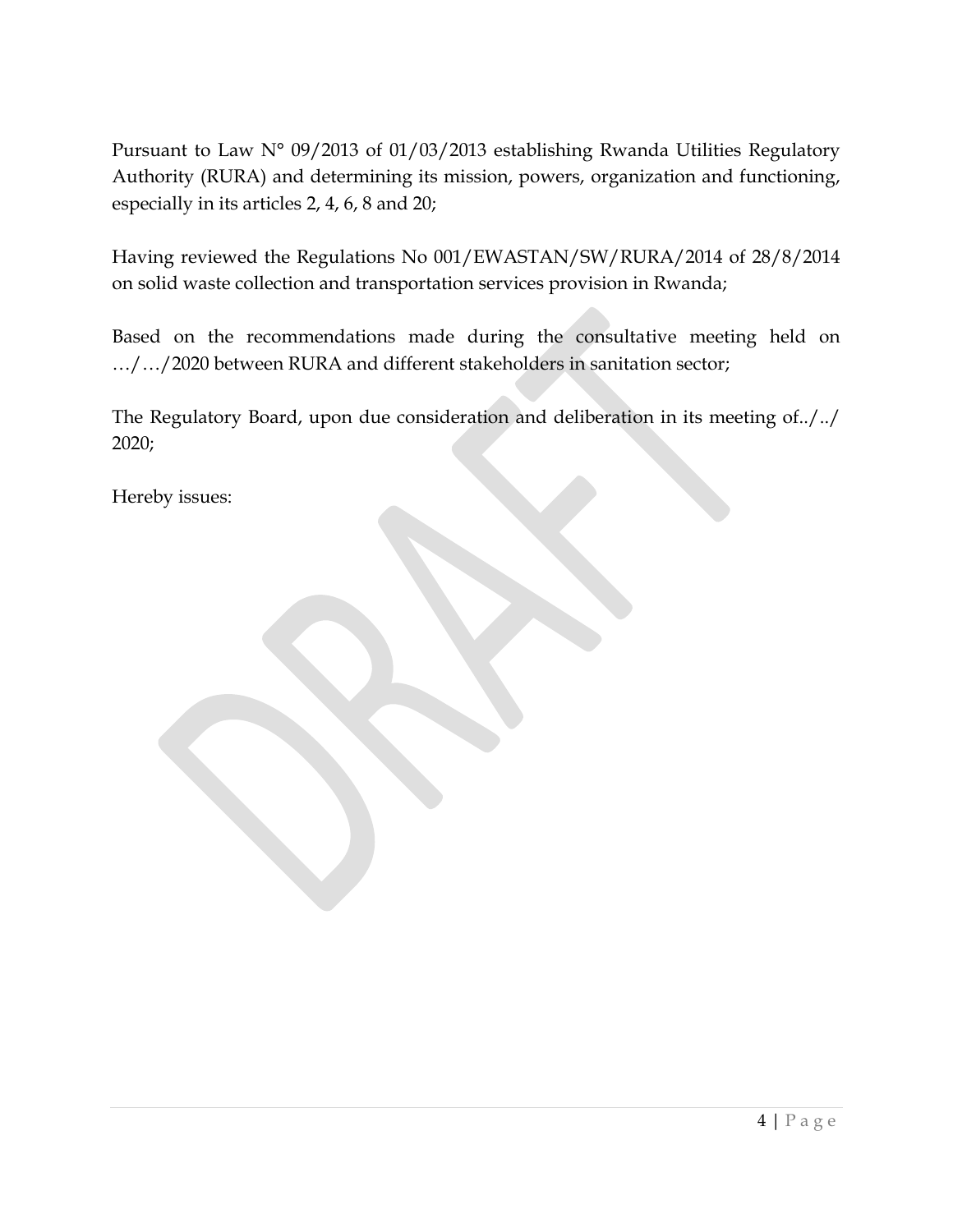# <span id="page-4-1"></span><span id="page-4-0"></span>**CHAPTER ONE: GENERAL PROVISIONS**

#### **Article one: Purpose**

This Regulation provides a licensing framework for the provision of solid waste collection and transportation services.

#### <span id="page-4-2"></span>**Article 2: Scope**

This Regulation is applicable to any person providing the services of collection, segregation and transportation of solid waste in Rwanda.

This regulation does not apply to operators collecting and transporting hazardous, electronics or toxic waste.

# <span id="page-4-3"></span>**Article 3: Definitions**

For the purpose of this Regulation, the terms below have the following meanings:

**1 <sup>⁰</sup> biodegradable substance**: something that can be degraded by microorganisms;

**2⁰ collection**: lifting and removal of solid wastes from collection points or any other location;

**3⁰ construction and demolition debris**: materials resulting from the alteration, construction, destruction, rehabilitation, or repair of any manmade physical structure including houses, buildings, industrial or commercial facilities, and roadways;

**4⁰ environment:** a diversity of things made up of natural and artificial environment. It includes chemical substances, biodiversity as well as socio-economic activities, cultural, aesthetic, and scientific factors likely to have direct or indirect, immediate or long term effects on the development of an area, biodiversity and on human activities;

**5⁰ generator of waste**: persons or establishments generating solid waste;

**6⁰ health and safety policy:** a set of measures to prevent, minimize and manage the risks, injuries or any other accidents;

**7⁰ person: any company or cooperative involved in waste solid waste collection and transportation services;**

**8 public premise:** a premise with a public access and generally, where many people gather;

**8⁰ Regulatory Authority**: the Rwanda Utility Regulatory Authority **9⁰ safety:** the condition in which persons are protected from the risks of work injury as far as it is practicable;

**10<sup>°</sup> service provider:** an operator offering solid waste collection and transportation services in a specific geographic zone;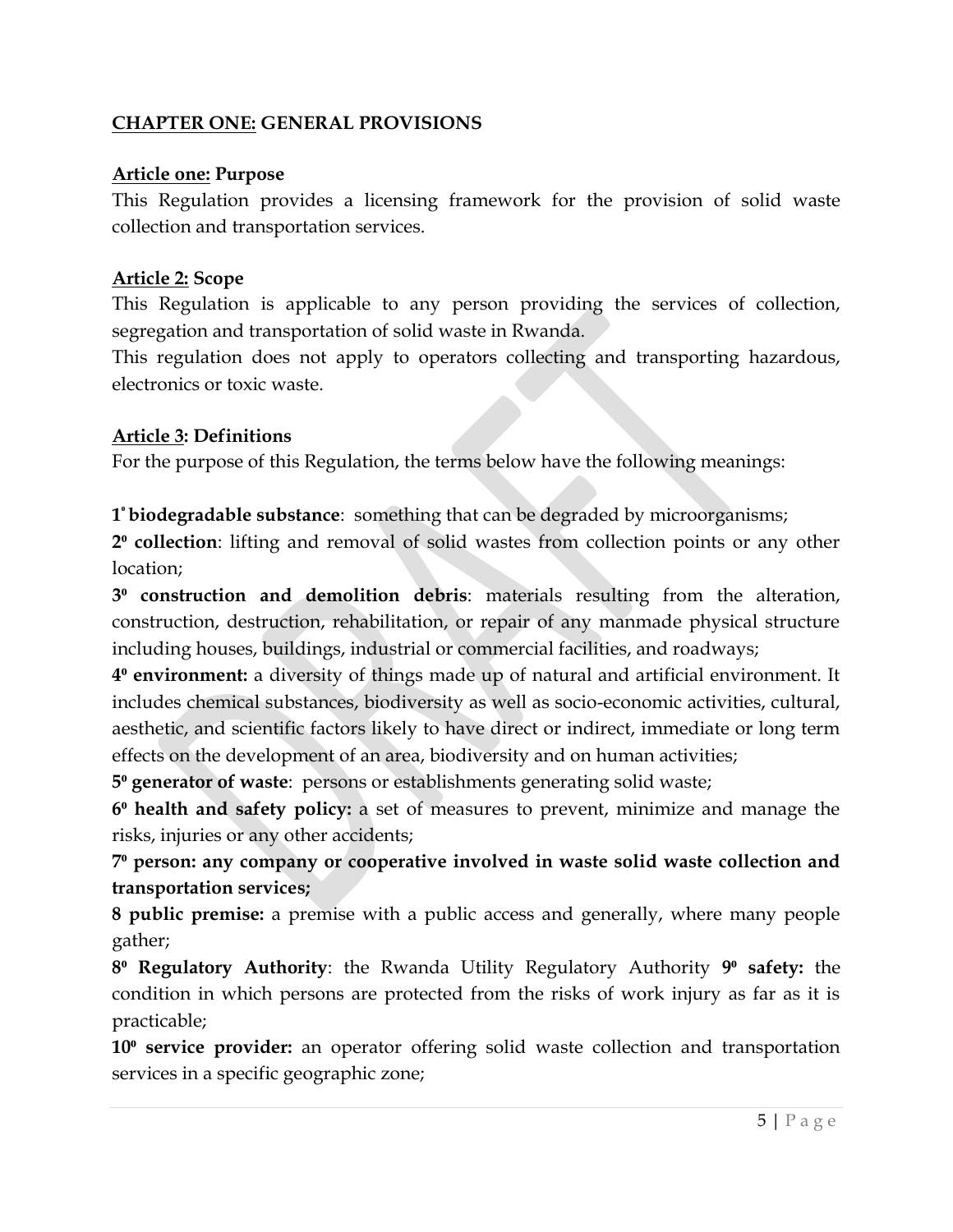**11<sup>°</sup> solid waste**: consists of household waste, construction and demolition debris, sanitation residue, non-hazardous wastes from industries and waste from streets and commercial areas;

**12<sup>°</sup> transportation:** conveyance of solid wastes from generator to waste disposal sites through specially designed transport system to prevent foul odor, littering, unsightly conditions and accessibility to vectors.

<span id="page-5-0"></span>**13⁰ Waste Generator:** persons or establishment generating solid waste**.**

# **CHAPTER II: LICENSING REGIME**

# <span id="page-5-1"></span>**Article 4: Provision of solid waste collection and transportation services**

Any person providing or seeking to provide solid waste collection and transportation services shall apply for a license issued by the Regulatory Authority.

# <span id="page-5-2"></span>**Section I: Categories of licenses**

The regulatory authority issues three categories of licenses:

# <span id="page-5-3"></span>**Article 5: First Category of license**

The first category is issued to operators in solid waste collection and transportation services operating countrywide.

# <span id="page-5-4"></span>**Article 6: Second category of license**

The second category of license is issued to operators in solid waste collection and transportation services operating countrywide except the City of Kigali; .

# <span id="page-5-5"></span>**Article 7: Third category of license**

The third category is issued to operators in solid waste collection and transportation services operating in Gatsibo, Kirehe, Gisagara, Nyaruguru, Nyamasheke, Rutsiro, Ngororero, Nyabihu, Gakenke & Burera Districts.

# <span id="page-5-6"></span>**Section II: Requirements for license application**

The following are the requirements of each category of license: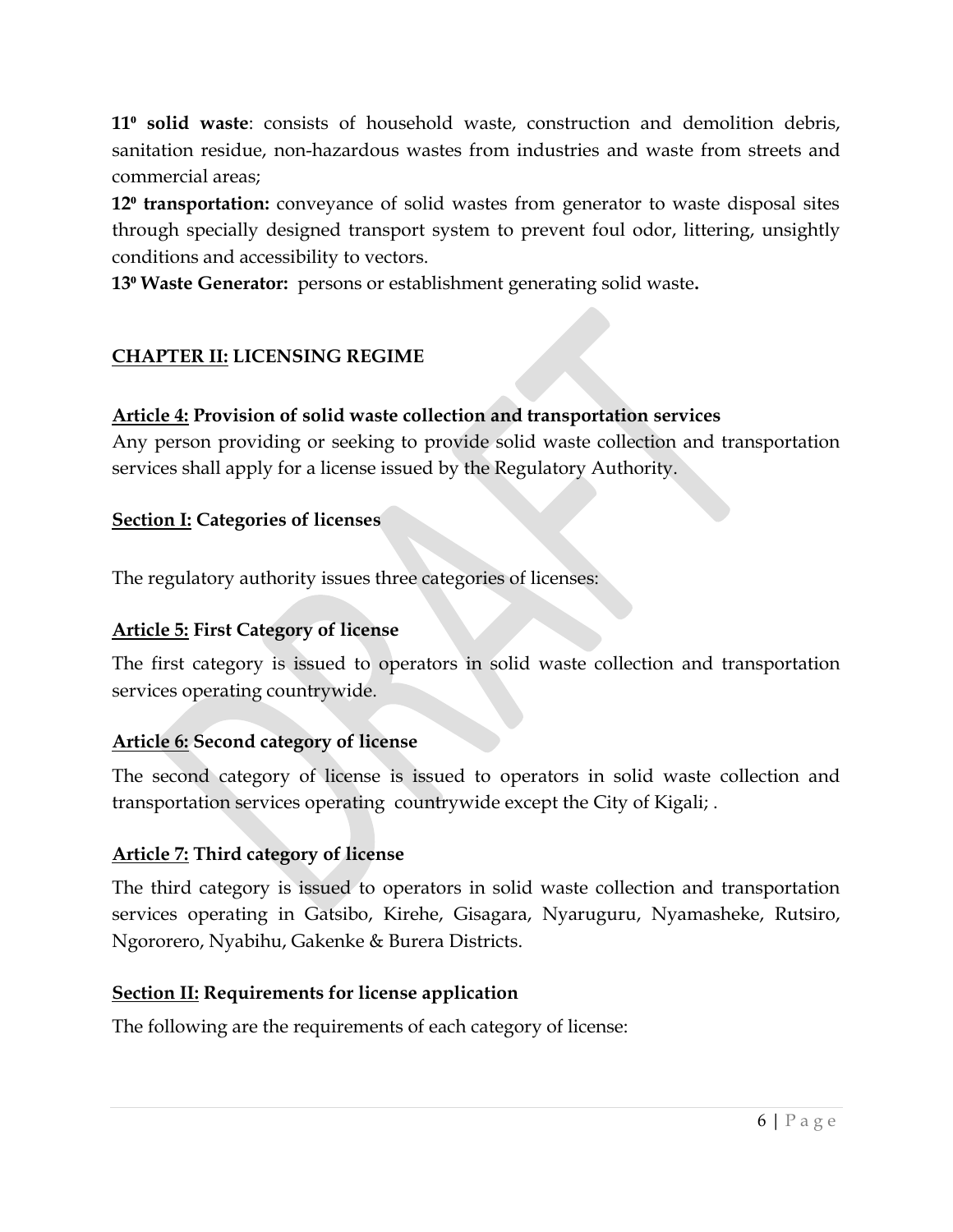# <span id="page-6-0"></span>**Article 8: Requirements for First category license**

Any applicant for a first category license of waste collection and transportation services shall submit the following:

- (i) Application letter addressed to the Director General of the Regulatory Authority;
- (ii) Application form duly filled, indicating the full address of the applicant;
- (iii) Business registration certificate issued by the competent Authority;
- (iv) Proof of payment for registration fee of One hundred thousand Rwandan Francs (Frw 100, 0000) non-refundable;
- (v) Business plan for at least 5 years;
- (vi) Copies of own vehicles log books of at least 3 (three) trucks, fit for t solid waste transportation. The loading capacity for each truck must be at least five (5) tones.

Upon approval of the application, the applicant shall pay a license fee of two million and five hundred Rwanda Francs (Frw 2,500,000).

# <span id="page-6-1"></span>**Article 9: Requirements for second category license**

Any applicant for a second category license of waste collection and transportation services provisions shall submit the following:

- (i) Application letter addressed to the Director General of the Regulatory Authority;
- (ii) Application form duly filled, indicating the full address of the applicant;
- (iii) Business registration certificate issued by the competent Authority;
- (iv) Proof of payment for application fee of fifty thousands Rwandan Francs (Frw 50, 0000) non-refundable;
- (v) Business plan for at least five (5) years;
- (vi) A Copy of own vehicle logbook of at least 1 (one) truck fit for solid waste transportation. The loading capacity must be at least five (5) tones.

Upon approval of license application, the applicant collects the license after payment of license fee of five hundred thousand (Frw 500,000).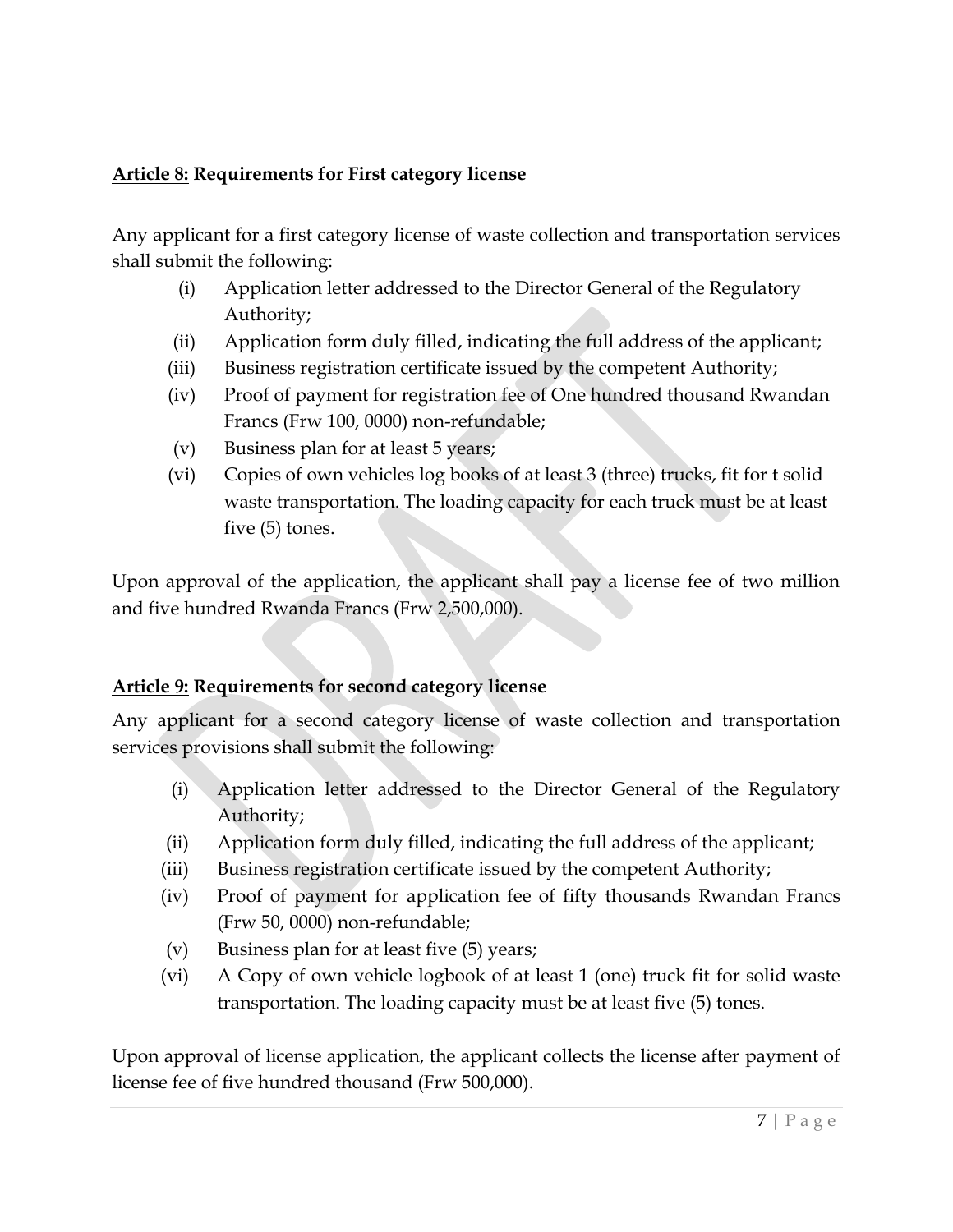# <span id="page-7-0"></span>**Article 10: Requirements for third category license**

Any applicant for a third category license of waste collection and transportation services provisions shall submit the following:

- (i) Application letter addressed to the Director General of the Regulatory Authority;
- (ii) Application form duly filled, indicating the full address of the applicant;
- (iii) Business registration certificate issued by the competent Authority;
- (iv) Proof of payment for application fee of fifty thousands Rwandan Francs (Frw 50, 0000) non-refundable;
- (v) Business plan for 5 years;
- (vi) A Copy of own or rented vehicle logbook of at least 1 (one) truck fit for solid waste transportation. The loading capacity must be at least five (5) tones.

Upon approval of license application, the applicant collects the license after payment of license fee of two hundred thousand (Frw 200,000).

# <span id="page-7-1"></span>**Article 11: Assessment of license application**

The Regulatory Authority conducts a preliminary assessment of the license application to determine if the applicant has properly filled the application form and submitted all the required documents.

After the preliminary assessment, the Regulatory Authority shall conduct technical and financial assessment of the application in order to determine the technical and financial capacity of the applicant to provide solid waste collection and transportation services.

If the application misses relevant information, the applicant shall be notified and requested to provide the missing information. Any incomplete license application shall lose its validity within thirty (30) working days following the official communication from the Regulatory Authority to the applicant requesting to provide the missing information.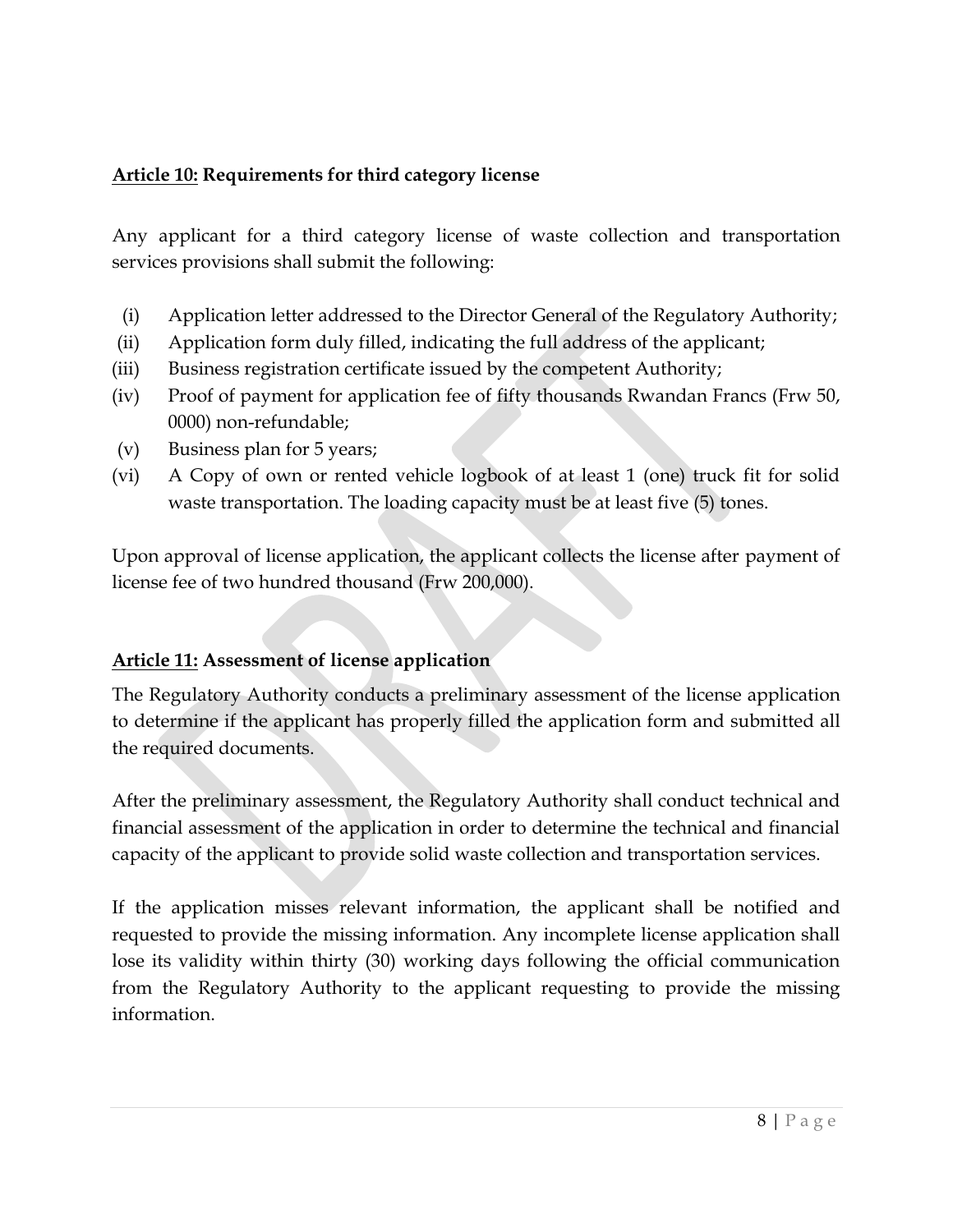# <span id="page-8-0"></span>**Article 12: Decision on license application**

The Regulatory Authority may grant or refuse to grant the license to the applicant based on administrative, technical and financial assessment of the application.

In the event that the Regulatory Authority determines to grant a license, it shall proceed to issue the same upon payment of the License Fee. The applicant shall pay license within a period not more than thirty (30) days following the notification to pay the license fee. After this period, the license shall be cancelled.

In the event that the Regulatory Authority determines not to grant a License, it shall immediately notify the applicant in writing stating reasons for such refusal.

# <span id="page-8-1"></span>**Article 13: Obligations of a licensee**

Any licensee for solid waste collection and transportation services provision must:

- (i) Provide necessary staff, material and equipment for effective service delivery;
- (ii) Operate in accordance with solid waste management applicable standards;
- (iii) Keep record of its services and submit the report in a specified format to the Regulatory Authority every year from the commencement of the year in which the license has been issued;
- (iv) Pay regulatory fees as determined by Regulatory Board;
- (v) Provide health insurance to workers;
- (vi) Comply with the tariff set by the Regulatory Authority and provide it
- with information requested;
- (vii) Notify the Regulatory Authority any extension of operation area.

# <span id="page-8-2"></span>**Article 14: Validity of license**

<span id="page-8-3"></span>All licenses for the provision of solid waste collection and transportation services are valid for a period of five (5) years provided that the licensee complies with applicable laws, regulations and license conditions.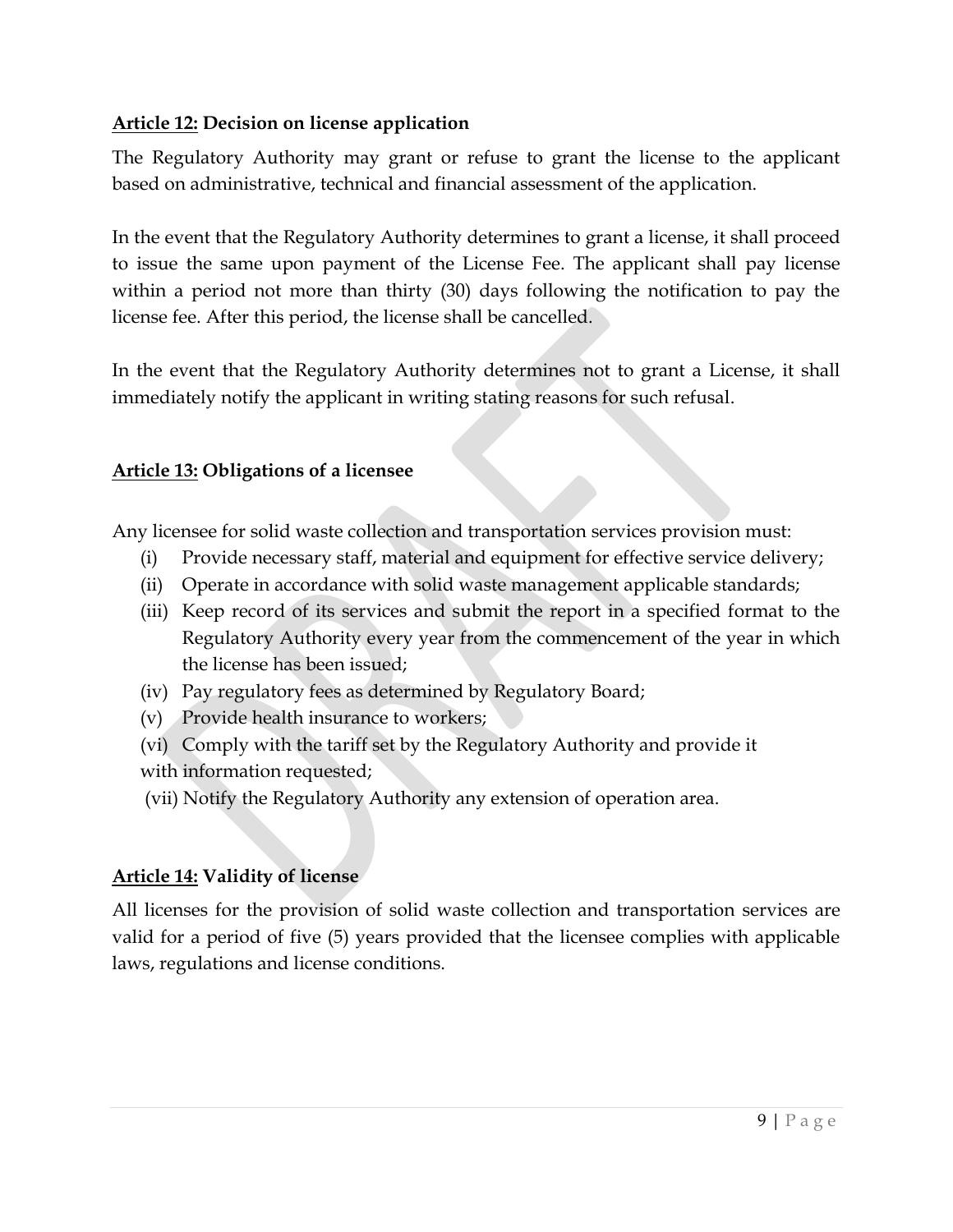# **Article 15: Loss of license**

The licensee must notify the Regulatory Authority about the loss of license and request for the duplicate.

The application for duplicate shall include the application letter addressed to the Director General of RURA and must be accompanied by a certificate of loss provided by a competent authority;

The request for license duplicate shall be subjected to the payment of a fee corresponding to the application fee depending on license category.

# <span id="page-9-0"></span>**Article 16: License renewal**

The Licensee must apply for a License renew two (2) months before the expiration of the current license.

The application for license renew shall be comprised of the following:

- (1) Application letter addressed to the Director General of the Regulatory Authority;
- (2) Copy of the expiring license;
- (3) Business registration certificate;
- (4) Dully filled application form;
- (5) Proof of payment of regulatory fees for the previous years;
- (6) Copies of vehicles log books corresponding to the number of trucks depending on the category of license; and
- (7) License fee depending on the category.

# <span id="page-9-1"></span>**Article 17: Modification of License**

The Regulatory Authority may modify the license terms and conditions during the license term.

Any modification to the license terms and conditions shall be applicable to all similar Licensees providing similar services if found to be relevant or affecting the solid waste collection and transportation service provision sector.

# <span id="page-9-2"></span>**Article 18: Suspension of License**

The Regulator may suspend a License for a period of three (3) months in the event that it determines that the Licensee has:

(1) failed to carry out its obligations under the License;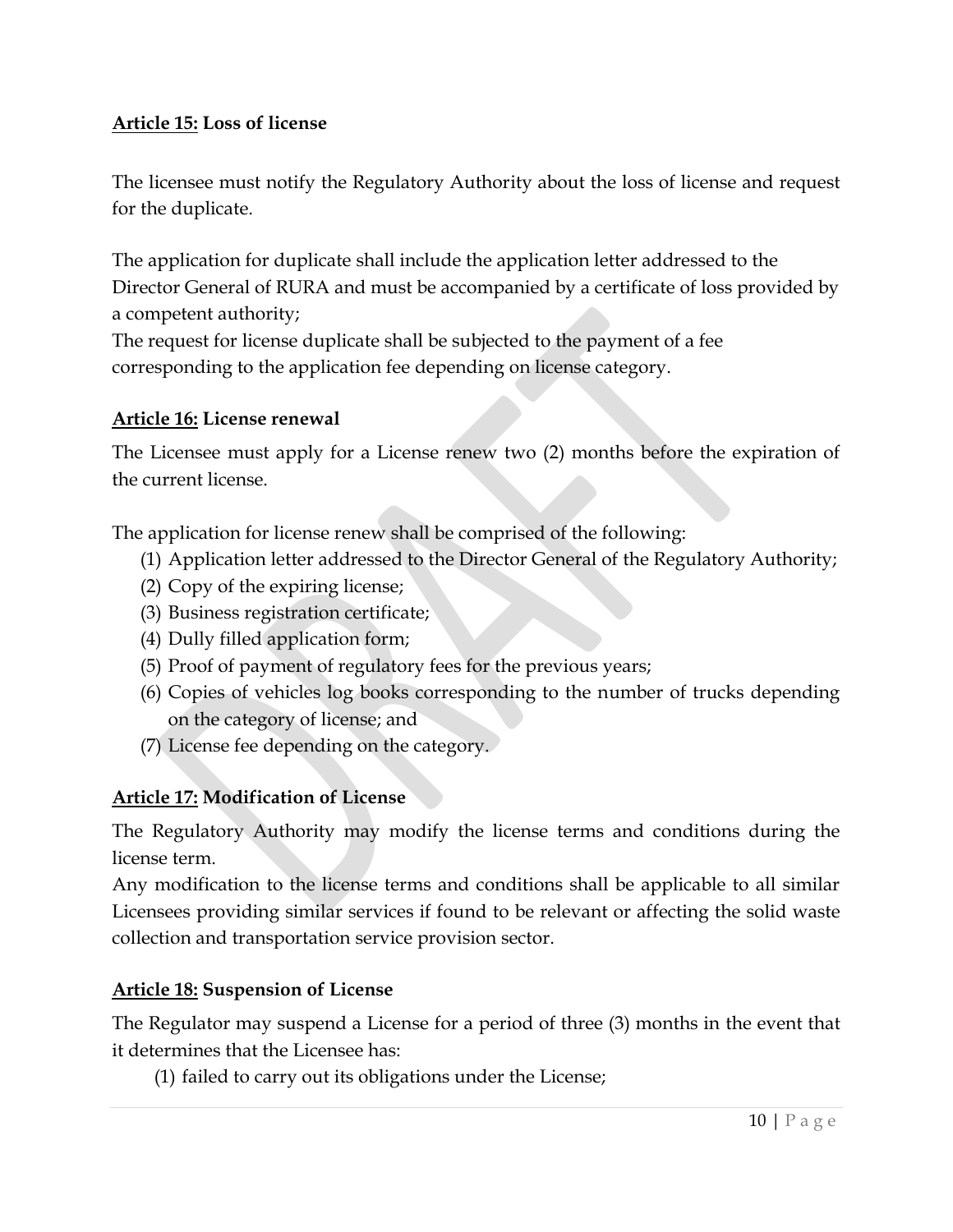(2) failed to pay the regulatory fee and such fee remains unpaid six months after it has become due and the Regulator has given to the Licensee a notice in writing that such payment is overdue and the Licensee has not paid.

The Licensee is not allowed to provide solid waste collection and transportation services during the license suspension period.

# <span id="page-10-0"></span>**Article 19: Revocation of License**

The Regulatory Authority may revoke the License if the Regulatory Authority determines that the licensee:

- (1) is engaging in a prohibited activity or any activity compromising National security;
- (2) provides false or inaccurate information that may materially affected the decision of the Regulatory Authority;
- (3) is declared bankrupt by the Court of law;
- (4) repetitively fails to comply with the terms and conditions of the license;
- (5) is found to be in continuous breach of a compliance order or directives from the Regulatory Authority.

When the license is revoked, the licensee must cease to provide solid waste collection and transportation services immediately upon the decision of license revocation and must returns the license to the Regulatory Authority.

# <span id="page-10-1"></span>**Article 20: Suspension of business activities**

The licensee who wishes to suspend or stop the business of solid waste collection and transportation service provision must inform the Regulatory Authority and return the license and must settle the outstanding regulatory fees.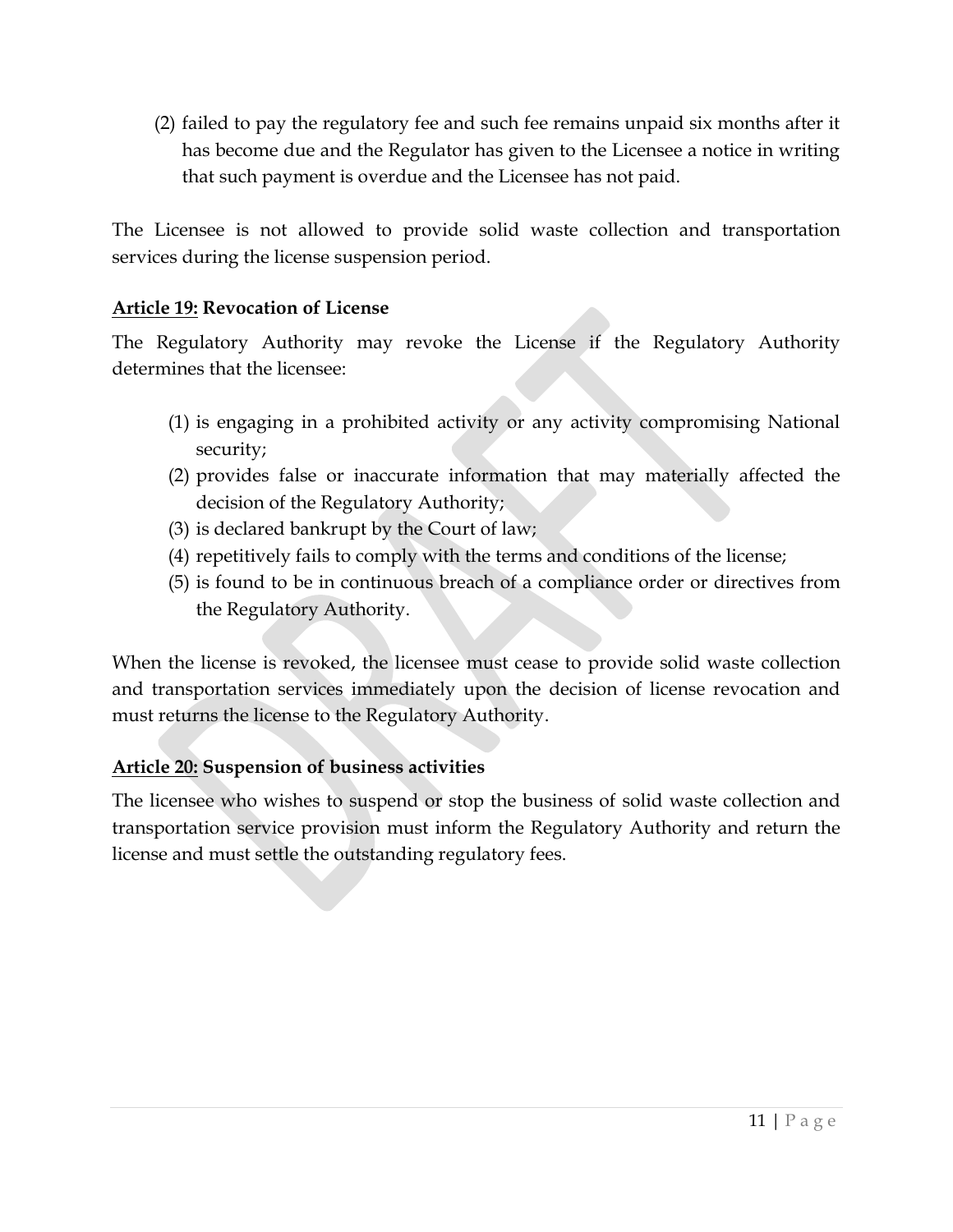# <span id="page-11-0"></span>**CHAPTER III: TECHNICAL CONDITIONS FOR SOLID WASTE MANAGEMENT**

# <span id="page-11-1"></span>**Article 21: Operation area and service contracting**

- (i) The operation area for solid waste collection is a sector in the City of Kigali with one operator per sector. Operation areas within provinces are designed at the district level;
- (ii) Licensee in solid waste collection and transportation service must have a written service agreement with the client specifying the rights and obligations of each party.
- (iii) Licensee in solid waste collection and transportation services shall have a written service agreement with competent authority representing the clients at the Sector level or District level highlighting rights and obligations of each party;
- (iv) The following entities have the right to contract with any licensed operator of their choice based on their procurement arrangements: Airports, Government institutions, Hotels, industries, Hospitals and health facilities, schools, commercial complexes, public markets, diplomatic mission and international organization offices;
- (v) The residence of diplomatic missions' representatives may have the right to contract with any licensed operator even he/she is not operating in their operation areas. The copy of this kind of contract must be submitted to the Regulatory Authority.

# <span id="page-11-2"></span>**Article 22: Collection of solid waste**

Solid waste must be collected in a way that avoids waste littering. The licensee must:

(1) Organize house-to-house collection of solid wastes through house-to-house collection on regular pre-informed timings;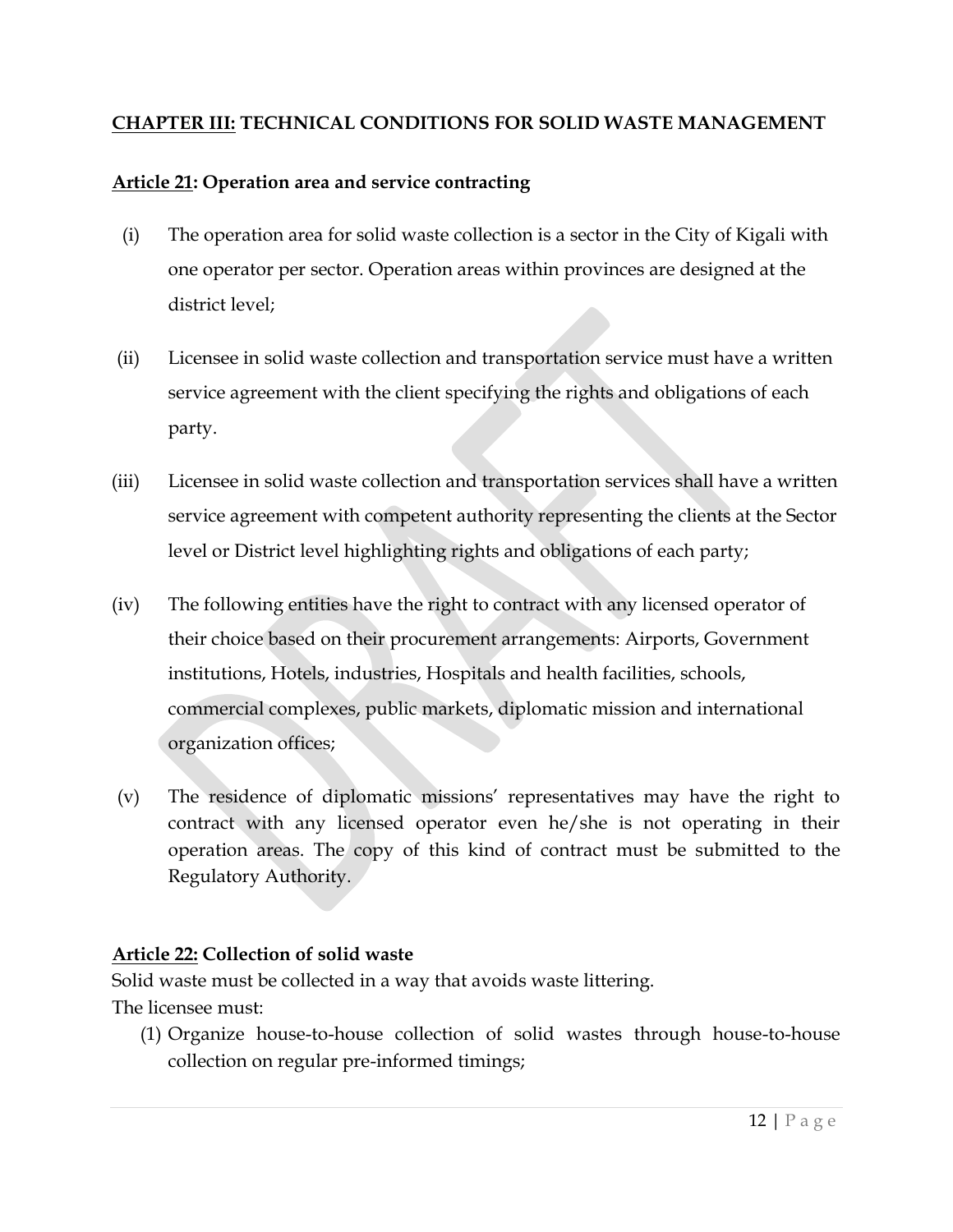- (2) Remove garbage from where it was generated, directly to transporting trucks and thereafter to the disposal sites;
- (3) Clean the bins or containers wherever placed before they start overflowing;
- (4) Collect separately biodegradable waste in nature emanating from slaughter houses or meat and fish markets, with other waste; and
- (5) Separate Bio-medical waste and industrial waste with solid waste.

# <span id="page-12-0"></span>**Article 23: Prohibitions**

It is prohibited for any licensee in waste collection and transportation services to do the following:

1⁰ To transfer collected solid wastes from residential and other areas to temporary sites;

2⁰ To mix horticultural, construction or demolition wastes or debris collected and dispose off in contravention with applicable regulations;

3⁰ To burn solid wastes including garbage or dry leaves;

4⁰ To collect stray animals with other solid waste.

# <span id="page-12-1"></span>**Article 24: Segregation of solid waste**

The generator of waste bears the responsibility to sort waste and avoid littering.

The licensee has the responsibility to transport sorted solid wastes and to organize awareness programmes for segregation of waste and promote recycling or reuse of segregated materials.

# <span id="page-12-2"></span>**Article 25: Transportation of solid waste**

The licensee must transport solid waste in specialized vehicles or trucks that are designed to collect and transport solid waste. No other vehicle allowed to transport or collect waste.

Vehicles used for transportation of waste must be covered. Waste shall not be visible to public, nor exposed to open environment preventing their scattering. The waste collected must be transported to the waste disposal facilities designated by competent authority.

# <span id="page-12-3"></span>**Article 26: Collection Spillage**

The licensee must promptly cleanup all spillages caused by the collection operation and not discharge or allow the discharge of solid waste from the vehicle on the way to the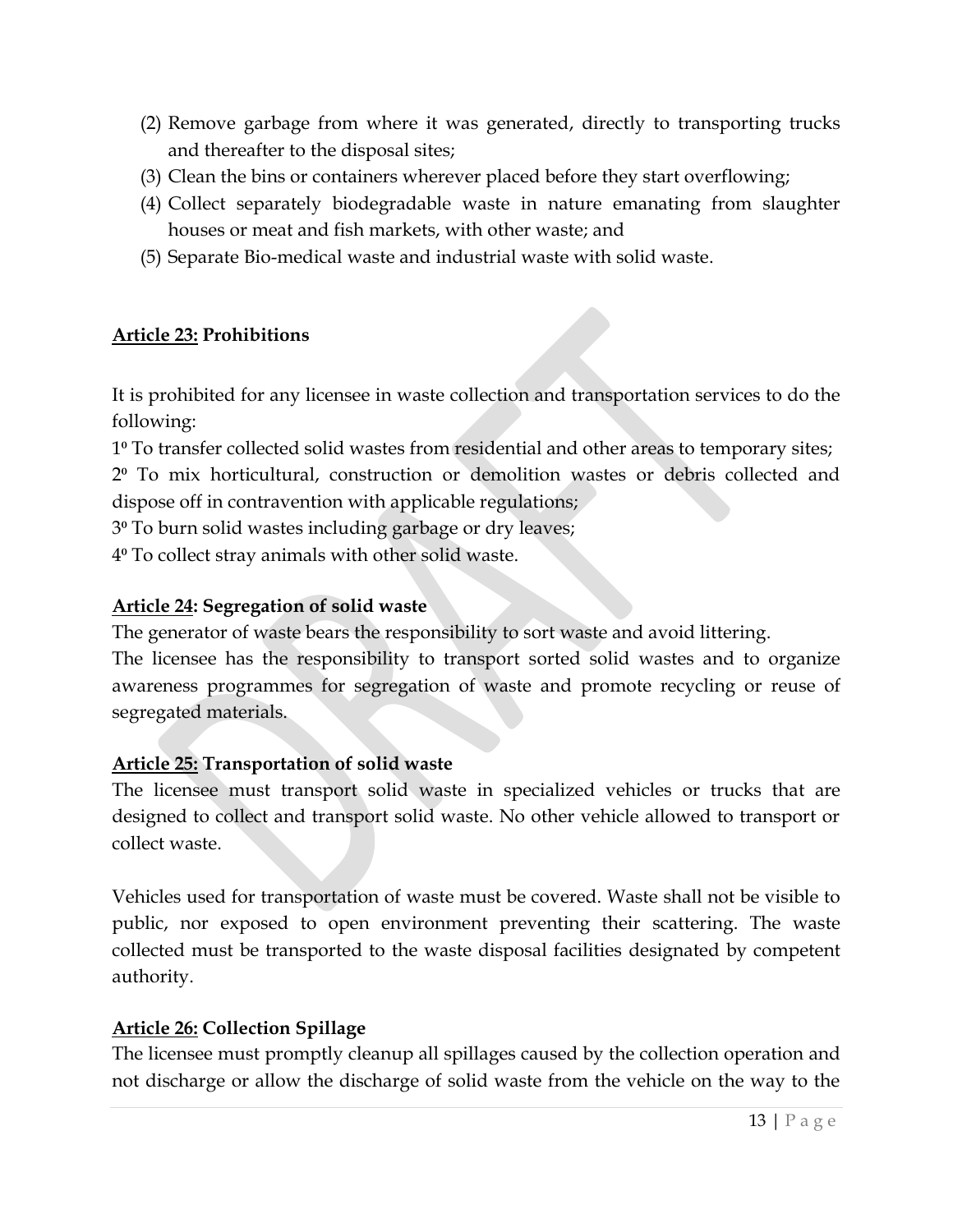waste disposal facility. If a discharge of waste occurs during transportation, the transporter must take immediate action to contain the waste and to clean up and remove the discharged waste.

# <span id="page-13-0"></span>**Article 27: Specification for wastes generators' containers**

Garbage containers must be covered, durable, leak-proof, easily cleanable, and waterproof.

Containers may be metal or plastic, and may be lined with plastic or wet-strength paper bags.

Outside containers must have tight-fitting lids and must be kept away from food preparation and storage areas.

# <span id="page-13-1"></span>**Article 28: Specification for Trucks**

All vehicles transporting waste must have identification stickers and specific colors representing the company or cooperative.

All trucks must be self-unloading and must be maintained in a sanitary condition to preclude odors and fly breeding.

The number of trucks to be used in category one within the city of Kigali shall confirm to the following:

- (1) One sector: Three (3) Trucks
- (2) Additional two sectors: Three (3) Trucks

The number of trucks to be used in category two shall confirm to the following:

- (1) One District: One (1) Truck
- (2) Additional District: One (1) Truck each

# <span id="page-13-2"></span>**Article 29: Health and safety**

The licensee must provide conditions at workplace that promote health and safety standards.

Service Providers must protect the employees at the workplace from risks resulting from factors adverse to health and take appropriate measures to minimize the risk of its employees by: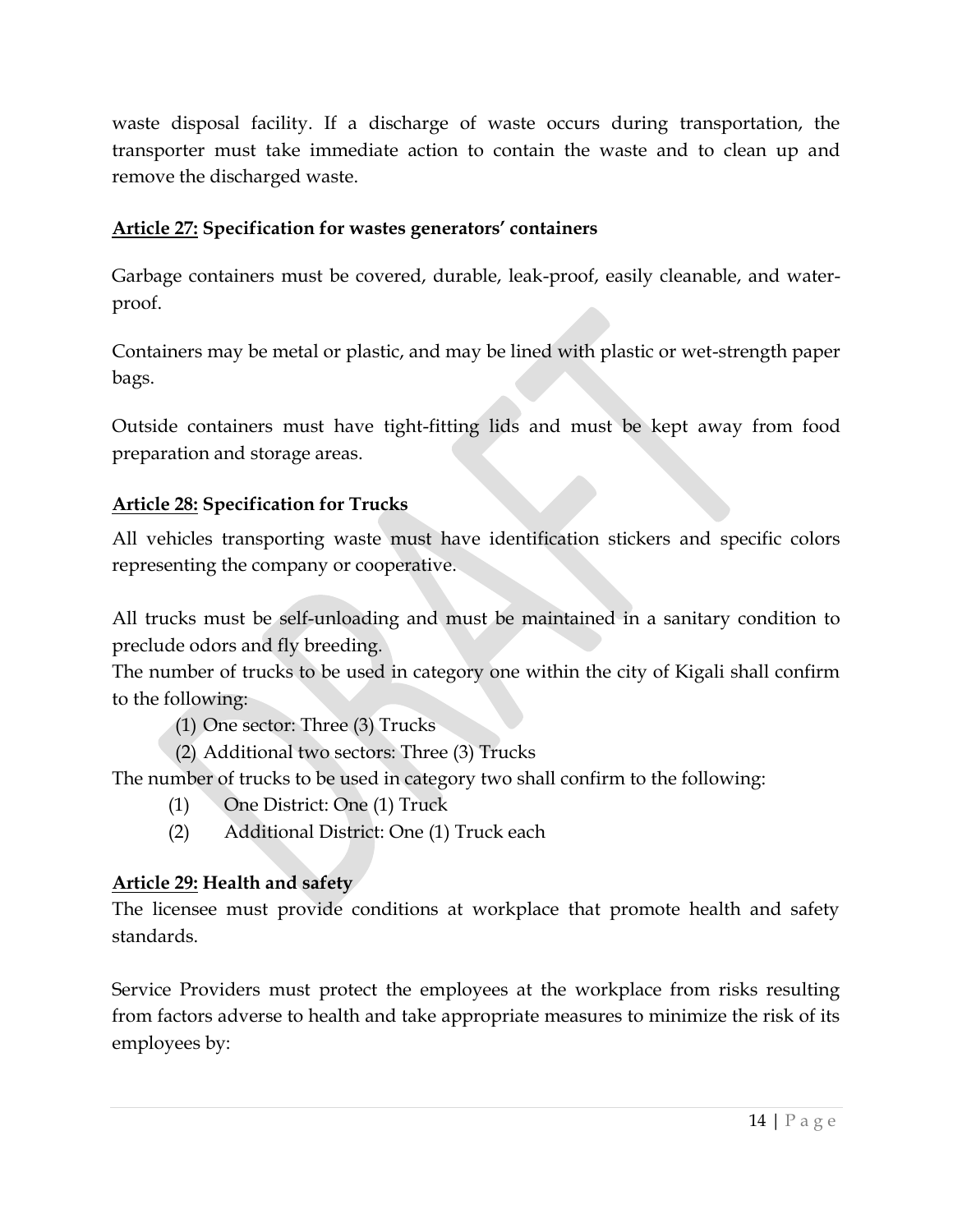- (1) Establishing safe work practices and a safe environment;
- (2) Ensuring that staff injured at work has access to medical attention and rehabilitation;
- (3) Ensuring that workers are placed in jobs and workplaces suited to their physiological capabilities;
- (4) Providing workers with adequate Personal Protective Equipment including but not limited to: overalls/coveralls, appropriate safety shoes, gumboots or other nonslippery close shoes, appropriate gloves, mouth and nose masks, eye gaggles and helmets whenever required. For those loading truck on roads, safety jackets must be provided. Additional safety equipment may be required depending on the type and complexity of the services to deliver;
- (5) Ensuring that employees are health ensured and registered for social security.

Employees of Service Providers have the responsibility to work towards eliminating workplace hazards and risks.

Service Providers shall put in place the following mechanisms to ensure safety and health of their employees:

- (1) All staff must receive adequate training to be able to safely perform their duties,
- (2) Regular inspections shall be conducted by all managers to ensure a safe working environment is maintained;
- (3) Each workplace must have an occupational health and safety committee to look at safety concerns in the workplace;
- (4) All accidents and incidents must be reported and investigated to ensure safe work practices are followed and an ongoing proactive approach is taken to ensure safety in the workplace.

A basic first aid kit as a minimum must be provided for each work site.

# <span id="page-14-0"></span>**Article 30: Staff training**

All staff must be trained in solid waste collection and transportation, procedures and adequate use of equipment.

Employees of the licensee shall receive continuing training to maintain knowledge of best practices and safety governing their activities, proper handling of equipments, techniques and pertinent environment standards.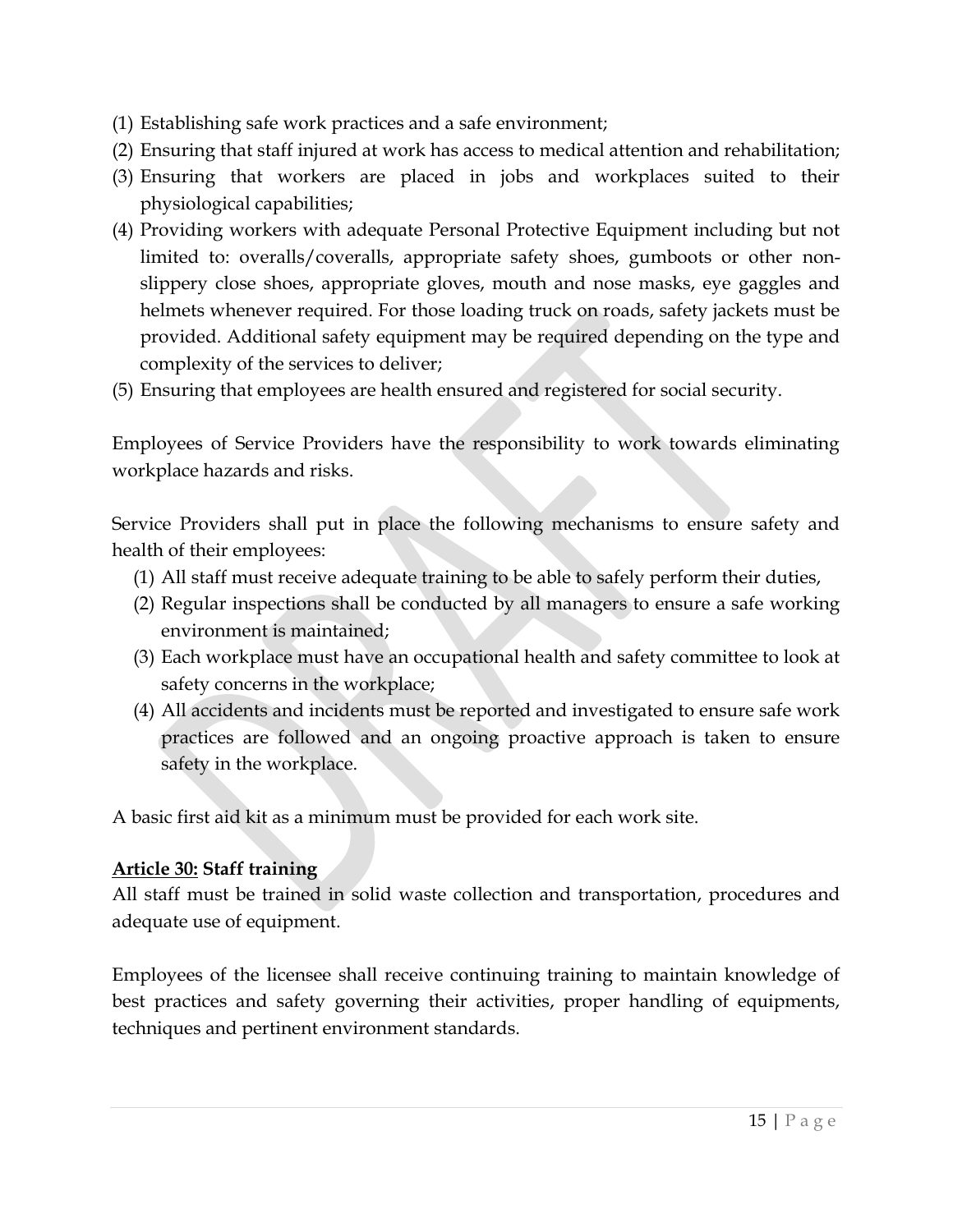The licensee shall ensure that training for staff is provided by persons suitably qualified with the minimum objective including but not limited to:

- (a) Recognize the safety features of each task;
- (b) Demonstrate the correct procedure for each task together with safety features;
- (c) Implement best practice procedures in their day-to-day work routine.

# <span id="page-15-0"></span>**Article 31: Waste collection and transportation schedule**

The licensee collect and transport solid waste at least once per week in the first category, two times per month in the second category and once per month in the third category.

Licensees send to the Regulator the plan for waste collection and transportation.

# <span id="page-15-1"></span>**CHAPTER IV: ADMINISTRATIVE SANCTIONS**

# <span id="page-15-2"></span>**Article 32: Operating without a license**

Any service provider operating without a license issued by the Regulatory Authority shall be liable to a fine of three hundred thousand Rwanda Francs (Frw 300,000) and a closure of business until a license is issued.

# <span id="page-15-3"></span>**Article 33: Failure to renew the license**

Any service provider who fail to renew the license within the specified period and continues to provide solid waste collection and transportation services shall be liable to a fine of two hundred thousand Rwanda Francs (Frw 200,000) with a suspension of the business until a valid license is issued.

# <span id="page-15-4"></span>**Article 34: Interfering enforcement action**

Any service provider who resists, hinders or obstructs the staff of the Regulatory Authority in the course of their duties of enforcement or inspection shall be liable to a fine of five hundred thousand Rwandan francs (Frw 500,000).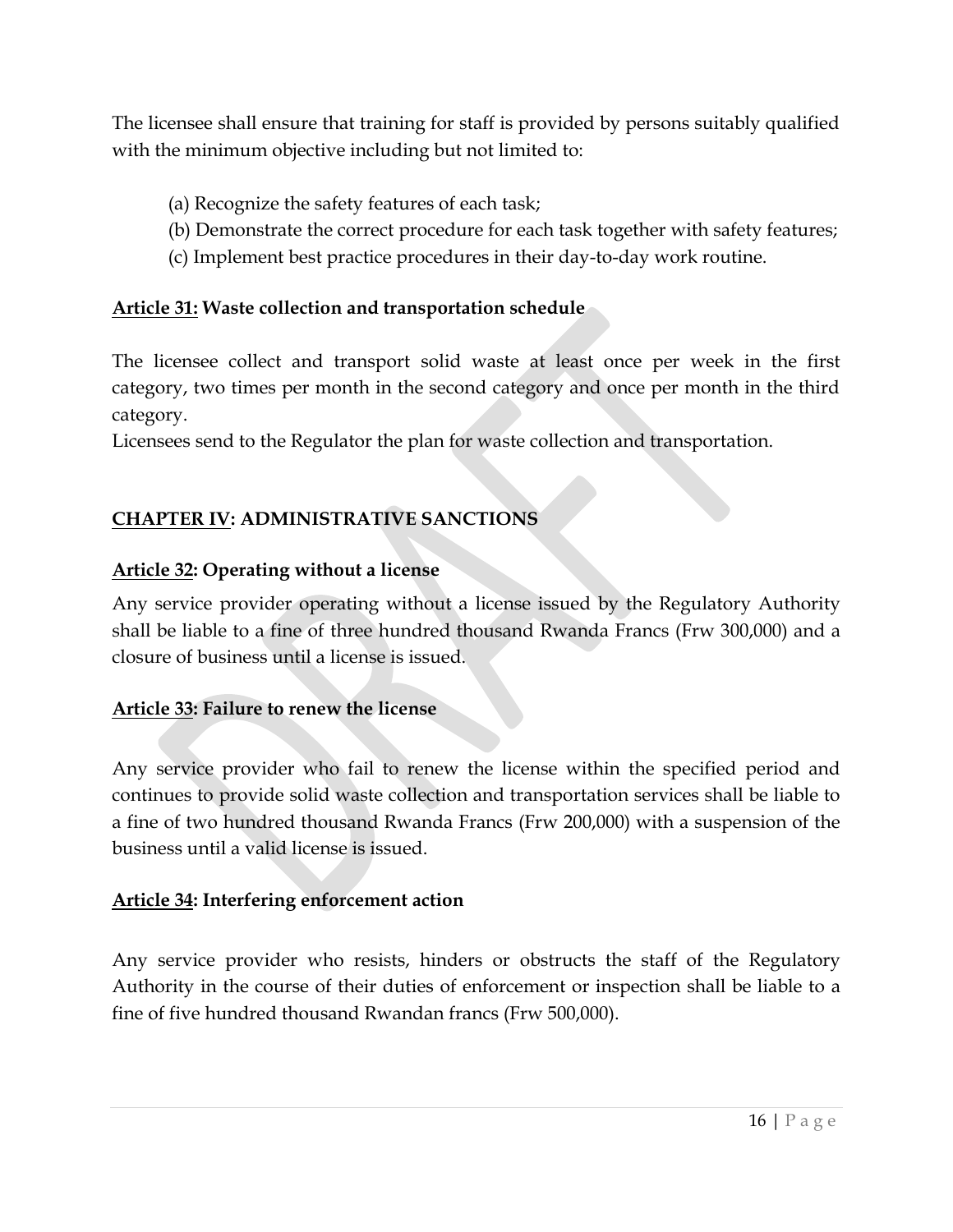# <span id="page-16-0"></span>**Article 36: Vehicle deficiency**

Any licensee who run shortfall of required vehicles below the minimum number provided in art 28 of this regulation shall be liable to a fine of two hundred thousand Rwandan francs (200,000 Frw) per missing truck.

#### <span id="page-16-1"></span>**Article 37: Transporting waste with inappropriate truck**

Any licensee who transport waste with inappropriate truck or truck not well covered shall be liable to a fine of two hundred thousand Rwandan francs (Frw 200,000).

#### <span id="page-16-2"></span>**Article 38: Transporting unsorted waste**

Any licensee who transport unsorted waste shall be liable to a fine of two hundred thousand Rwandan francs (Frw 200,000).

#### <span id="page-16-3"></span>**Article 39: Failure to operate in designated area**

Any licensee who fails to operate in designated area shall be liable to a fine of three hundred thousand Rwandan francs (Frw 300,000).

# <span id="page-16-4"></span>**Article 40: Failure to comply with tariffs set by the Regulatory Authority**

Any licensee who fails to comply with tariffs set by Regulatory Authority shall be liable to a fine of five hundred thousand Rwandan francs (Frw 500,000).

# <span id="page-16-5"></span>**Article 41: Failure to operate in accordance with the schedule for waste collection and transportation**

Any licensee who fails to operate according to the schedule for waste collection and transportation shall be liable to a fine of three hundred thousand Rwandan francs (Frw 300,000).